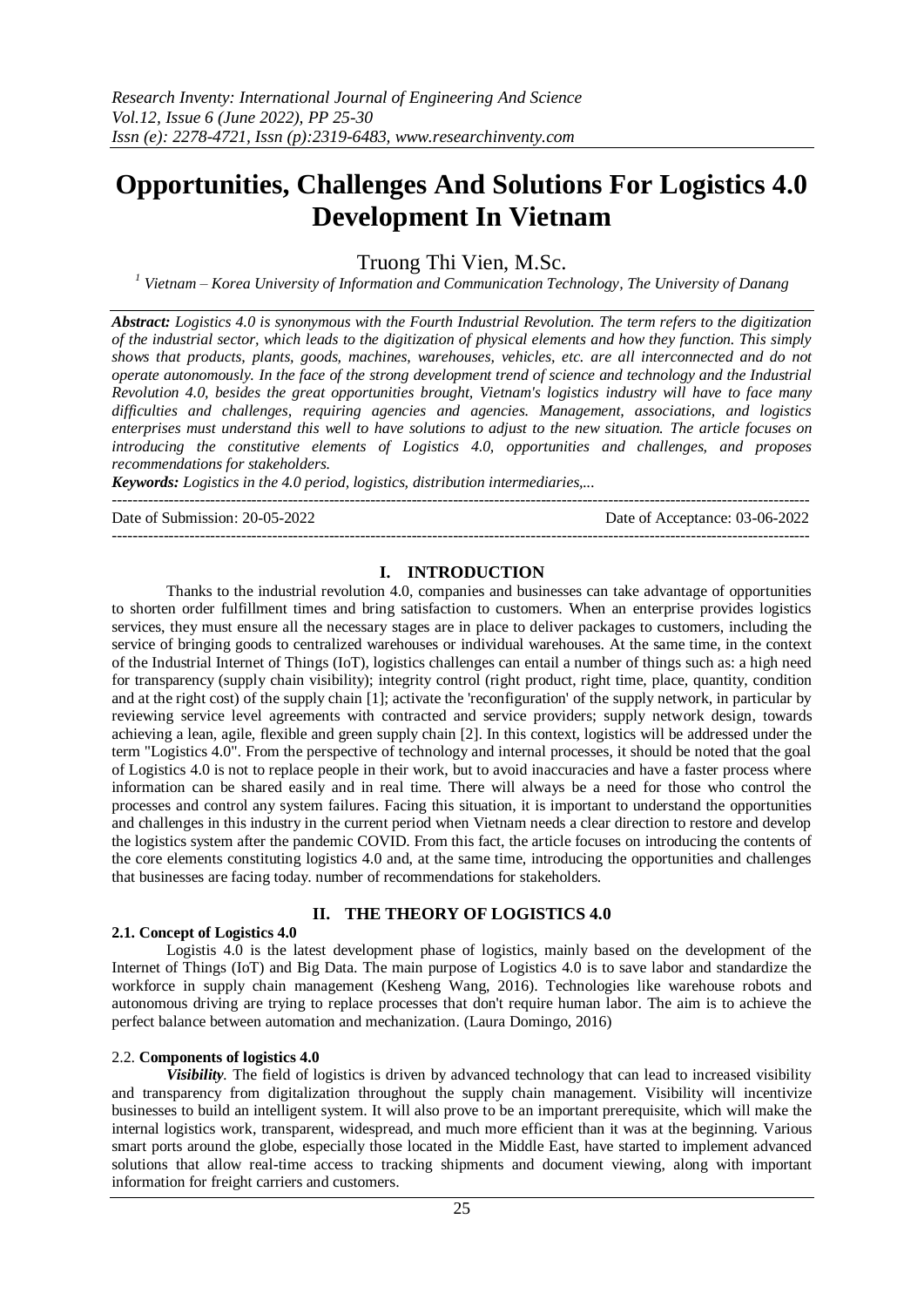*Smart devices.* Traditional logistics components have been rapidly replaced by "smarter" versions in recent times, which has largely changed the way shipments are moved from supplier to user. their end. The introduction of technology solutions such as smart containers and smart pallets into logistics utilities has changed the traditional shipping process. In fact, some classic transporters have already begun incorporating new prospects in the field, such as MDMs for logistics, which can help them collect data as well as perform judgment-related tasks. based on the collected analytical information.

*Using IoT.* Since Industry 4.0 was introduced to the market, a number of IoT development organizations have committed to developing advanced digital devices that can be seamlessly deployed and embedded in warehouse facilities. Incorporating such IoT solutions into innovations is crucial to enriching business operations. The business implementation of such solutions has the potential to enhance technology solutions such as utilities and smart containers when they are connected to the cloud. IoT adoption will not only improve supply chain management, but also drive profitability by gaining insights.

*Industry Integration 4.0.* As mentioned, the latest technology-based logistics model runs in parallel to the Industry 4.0 model. What makes Logistics 4.0 stand out is its ability to collaborate and integrate with Industry 4.0 processes and systems. This integration will create an environment for building community relationships and synergies between all three: shippers, manufacturers, and end users. [6]

In addition, it provides more transparency than the traditional approach most companies follow.

Integrating 4.0 will bring the following benefits:

- Tight security from external threats
- Store important information and data
- Meet end-user requirements

#### **2.3. The impact of the industrial revolution 4.0 on the development of the logistics industry**

According to the survey results of the research team published in the Logistics White Paper 2018, more than 30% of IT applications currently being used in logistics enterprises are basic applications such as logistics and warehouse management systems. yards, electronic data exchange, transportation management, and customs declaration (mostly applied 75.2% to 100%)... Meanwhile, it is forecast that Industrial Revolution 4.0 will has a strong impact on the logistics service industry in general and new logistics technology in particular, thereby affecting the logistics business model of logistics service providers. [7]

According to the survey results of the research team published in the Logistics White Paper 2018, more than 30% of IT applications currently being used in logistics enterprises are basic applications such as logistics and warehouse management systems. yards, electronic data exchange, transportation management, and customs declaration (mostly applied 75.2% to 100%)... Meanwhile, it is forecast that Industrial Revolution 4.0 will has a strong impact on the logistics service industry in general and new logistics technology in particular, thereby affecting the logistics business model of logistics service providers, towards science and creativity.[8]

In addition, logistics companies around the world are rapidly improving technology to catch up with this trend and improve profit margins, through equipping with modern and automatic tools such as: Robots to help save energy and unskilled labor costs; Automated delivery vehicles (AGVs) can fulfill orders, replenish goods in the warehouse by themselves, Equipment for tracking, locating, navigating, and observing by devices using WiFi and Bluetooth; Co-pilot application on Android mobile phones used in international logistics activities; The application provides routing (mapping) and direction (direction routing), facilitating navigation through online tracking of the vehicle; Online barcode scanning application in warehouse management; Cloudbased inventory optimization; Application to control daily labor in logistics (Android web fleet application); Integrating service contracts, order management, customer relations in online logistics.

Logistics services are a highly international industry that rapidly applies scientific and technological advances to activities. Currently, developed countries are gradually implementing E-Logistics, Green Logisitics, E-Documents... and applying cloud computing technology, Blockchain technology, etc. In the context of Industry 4.0, has begun. Applying artificial intelligence or robots to perform a number of services, such as packing or unloading goods from containers, loading and unloading goods in warehouses, yards, etc.

Meanwhile, at present, Vietnam's logistics service providers are still at a low level in applying IT to these goods, mainly using electronic customs declaration software, vehicle locating technology, etc. email and basic internet... The main reason is that, nowadays, all enterprises are small and medium-sized, so they have limited investment capital, and human resources specialized in IT are still weak and lacking, although 96% of enterprises are qualified. A recent VLA survey found that technology is a differentiating factor that facilitates competition for businesses.

# **2.4. Opportunities and challenges for Logistics 4.0 in Vietnam**

*Opportunity.* Vietnam is a country with the fastest information technology growth in the world. The logistics and e-commerce markets in the region have reached a very large scale and speed, promising great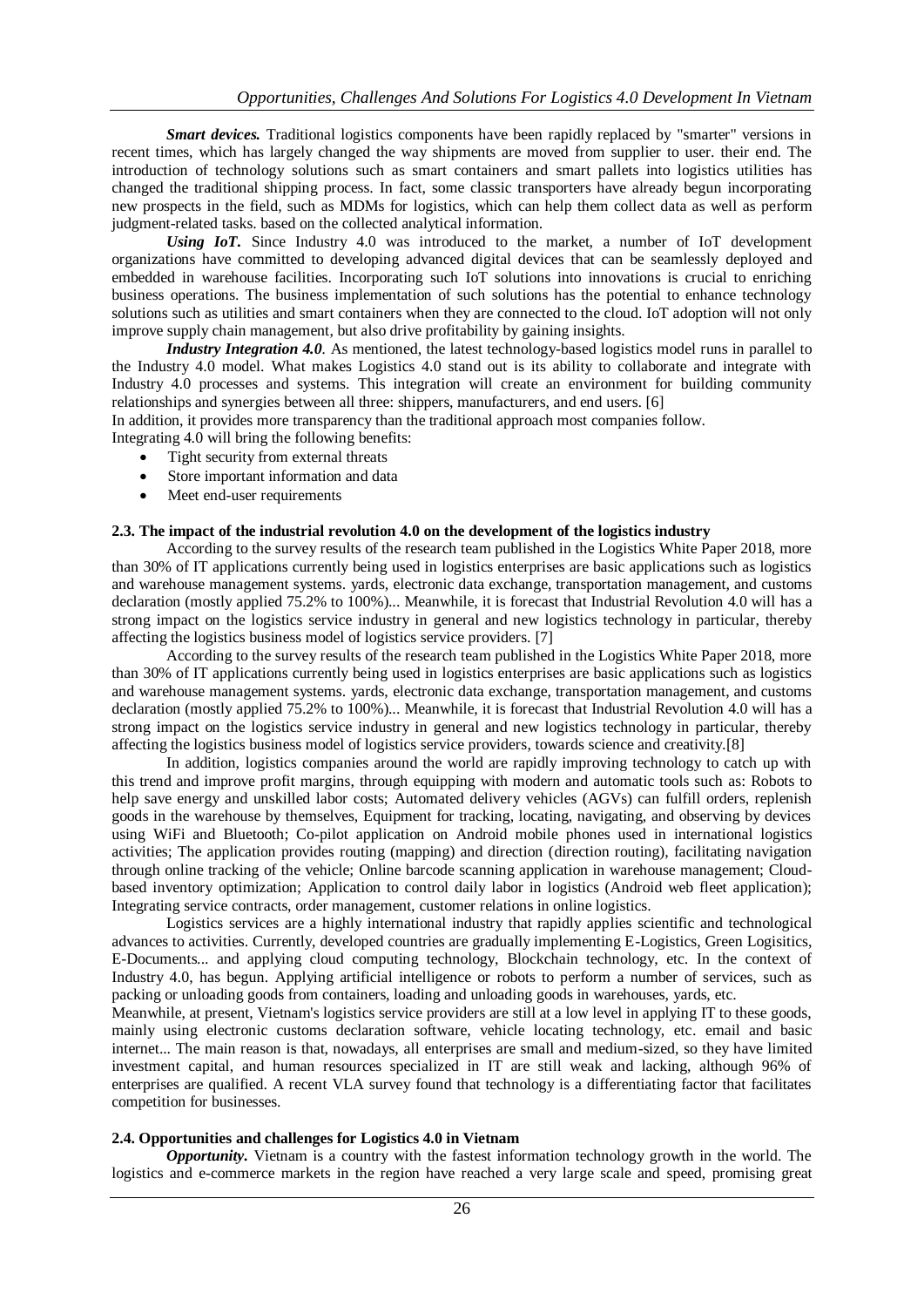benefits and opportunities. The digital transformation revolution in economic and social fields, specifically industries and services. Logistics 4.0 contributes to reducing delivery time, transportation costs, and communication costs, thereby optimizing business costs and meeting the increasingly different needs of customers. Digital transformation helps the LSC system of companies and enterprises in our country step by step integrate, improve governance, be more transparent and competitive.

Vietnam's logistics industry has great opportunities in the trend of Industry 4.0. The Logistics Report 2020 states that "the application of IT in the logistics field is no longer strange to enterprises, this is an extremely important factor determining the competitiveness of enterprises." The concept of logistics in the fourth industry, also known as "Logistics 4.0", has gradually been shaped more clearly for the logistics industry" (VLR, 2020). Some suggestions are as follows:[1] Domestic logistics enterprises need to invest heavily in IT. The level of IT application in management needs to be raised to a new level; (2) Despite the high investment cost, with supportive policies from the government, businesses need to synchronously improve and gradually automate resource management systems (ERP), warehouse (WMS), logistics, and logistics. load (TMS) and other systems; (3) Proactively develop IT systems in Logitics to gradually replace Logistics platforms and applications exploited by foreign companies (4) Proactively overcome human resource challenges through coordination to train. Most of the logistics human resources are still weak, so the work is mainly simple labor. Managers often have to self-educate to improve their working skills, especially with new technology skills to take on tasks. According to calculations, in the next 3 years, the logistics industry needs about 18,000 more workers, production and service businesses need more than one million skilled logistics workers. [11]

*Challenge.* Logistics 4.0 seems to be a lucrative value-added proposition for all businesses wishing to escape the complexity of global supply chains. However, reaping the full benefits of these technologies can come with a host of hurdles for many companies. The top three challenges businesses can face are covered here:

- Reduced information security and the imitation of information technology
- Change of planning according to the previous orientation
- Break the habit of using spreadsheets

For traditional logistics companies, the hardest hurdle to overcome is getting rid of spreadsheets to do business operations. To make this happen, planners will now have to let go of their existing operations and learn how to contribute to the repository of information by creating concrete plans in Excel. In addition, they will also have to resist the transparent workflow mindset to achieve success in advanced supply chain management.

Besides the positive aspects, Vietnam's logistics industry also faces significant challenges in this transformation towards the 4.0 trend.

According to the 2017 Logistics Report of the Ministry of Industry and Trade, the information technology infrastructure still faces the following problems:

At the micro level (in companies and enterprises): the investment cost in information technology systems is large, so businesses cannot invest synchronously, but only change a few small systems, such as the system. warehouse management system (WMS), transport management system (TMS),... While, automation system for warehouses and distribution centers still maintains the old system.

At the macro level, although the infrastructure and level of information technology in Vietnam have developed, there are still many applications for the logistics industry that are lacking.

Another big challenge of logistics 4.0 in Vietnam is the problem of human resources.

*For the staff.* most of them have graduated from university but are not specialized, so to meet the job, they often have to attend courses to improve their professional qualifications and skills in the process of working.

About the labor force: most of them have low education level, the main job is loading and unloading goods, inventory counting, using more force than machinery. This is partly due to the outdated means of labor and the lack of specialized labor.

*Logistics costs are still high***.** According to data from the Vietnam Logistics Business Association, currently 90% of operating logistics enterprises are Vietnamese enterprises, but only account for about 30% of the market share, the rest belongs to foreign enterprises. Notably, the number of enterprises is many but mainly small enterprises, with limited scale in terms of both capital and human resources as well as international operation experience. There is no link between stages in the logistics supply chain and between logistics service enterprises and import-export enterprises. Therefore, in both the buying and selling directions, domestic logistics enterprises are limited in terms of "playing field."

Not only that, the number of businesses providing integrated logistics services (3PL: providing thirdparty logistics services or logistics under contract) and 4PLs (providing fourth-party logistics services or distribution chain logistics) in Vietnam South is still limited. The proportion of 3PL and 4PL enterprises only accounts for 16% of the total number of enterprises in the logistics industry (Vietnam Logistics Report 2019). However, this piece of cake is mainly in the hands of foreign enterprises. Therefore, according to business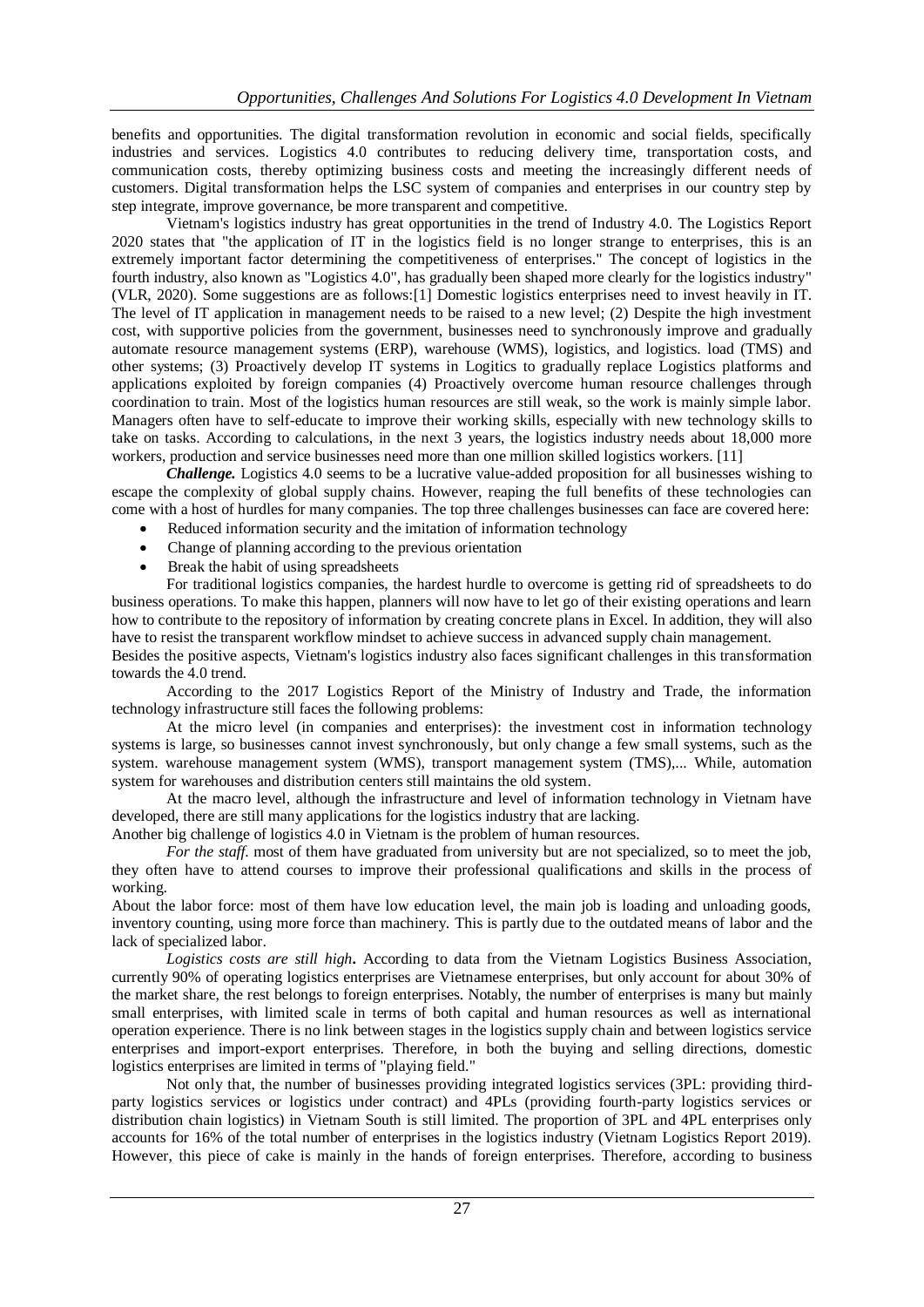representatives, Vietnam has much higher logistics costs than other countries in the world. This creates a barrier to Vietnam's market competitiveness.

Moreover, the procedures of the concerned agencies have not yet created favorable conditions, such as the control of goods in transit through the border gates, causing difficulties for shipping lines, customers, etc. For example, the control rate high increase in goods, long inspection time, costs for customers to store containers, slow delivery of raw materials into production. Some items are in transit but are subject to the same procedures as imported and exported goods and the domestic market, such as: sub-licensing for quarantine, sublicensing for quotas, etc., especially during the epidemic period, the handling process and procedures are still cumbersome. This fact, it also poses many challenges for Vietnamese enterprises in terms of competition, service quality, and application of information technology as well as human resources.

#### **III. SOME PROPOSALS AND RECOMMENDATIONS TO MEET THE 4.0 LOGISTICS TREND**

# **3.1 Attached to the Government**

Currently, Vietnam's logistics service industry is still far behind the world in the application of high technology. In order to apply modern science and technology, catch up with international standards, and follow the trend of forming the logistics industry in the context of Industry 4.0, the state needs to have policies to support part of the investment capital for logistics enterprises and policies to encourage logistics enterprises. encourage high-tech enterprises to have a form of leasing so that logistics enterprises do not have to make a large initial investment in technology.

Along with that, continue to perfect the national Single Window, ASEAN Single Window with the active participation of ministries and branches, thereby creating favorable conditions for businesses in carrying out import and export procedures; building and developing e-Government towards digital government and digital economy, with the core being providing high-level online public services to citizens and businesses.

At the same time, consider assigning a focal government agency such as the Ministry of Industry and Trade, the Ministry of Transport, or the Ministry of Science and Technology, VLA to research and deploy technology platform solutions for logistics services to serve efficiency. effective for data exchange between stakeholders, including government agencies, shipping lines, logistics companies, etc., and for the process of "digitization" at a national scale. [ten]

In addition, consider policies to reserve land for logistics infrastructure development planning, avoid converting agricultural land into real estate, which would narrow the operating space of logistics infrastructure.

# **3.2. On the Side of Vietnam Association of Logistics Service Enterprises**

Promote research and application of Industry 4.0 achievements in logistics activities. Currently, VLA is researching the application of high-tech science such as Blockchain to a number of logistics activities. In which, it is conducting research on the mass application of e-DO (Electronic Delivery Paper) for retail shipments (LCL) and participating in the eB/L project of the International Freight Forwarding Association FIATA. Typically, Saigon Newport is piloting e-Port and e-DO with a few shipping lines...

In the period of extensive economic integration, international cooperation plays an important role in the development and improvement of the competitiveness of Vietnam's logistics service industry. Through international cooperation, Vietnam can take advantage of investment capital in the logistics industry and expand the operational scale of enterprises, learn management experience, train high-quality human resources and transfer skills technology in the conditions of the Fourth Industrial Revolution. In that context, VLA's role in international connections and cooperation in the field of logistics services is very large, thereby continuing to promote the positive results and foundations that VLA has built over the years.

# **3.3. On the side of logistics businesses**

Enterprises operating in the field of logistics need to make many breakthroughs and further promote the application of modern technology, improve governance capacity, strengthen cooperation, connect domestic, regional, and global, manage Good management of the supply chain, reduce costs, shorten the time of goods movement. Specifically, domestic logistics enterprises need to strengthen the application of modern science and technology in line with the trend of forming the logistics industry in the Fourth Industrial Revolution to improve competitiveness, improve service quality, and reduce prices and fees for logistics services. service. Soon to form more and more logistics service enterprises with high competitiveness in domestic and international markets. In a fiercely competitive environment of the service market and increasing demand for human resources in the coming Industry 4.0, Vietnam's logistics service industry needs to have high-quality human resources with both practical skills and practical skills. professional knowledge and English proficiency in logistics.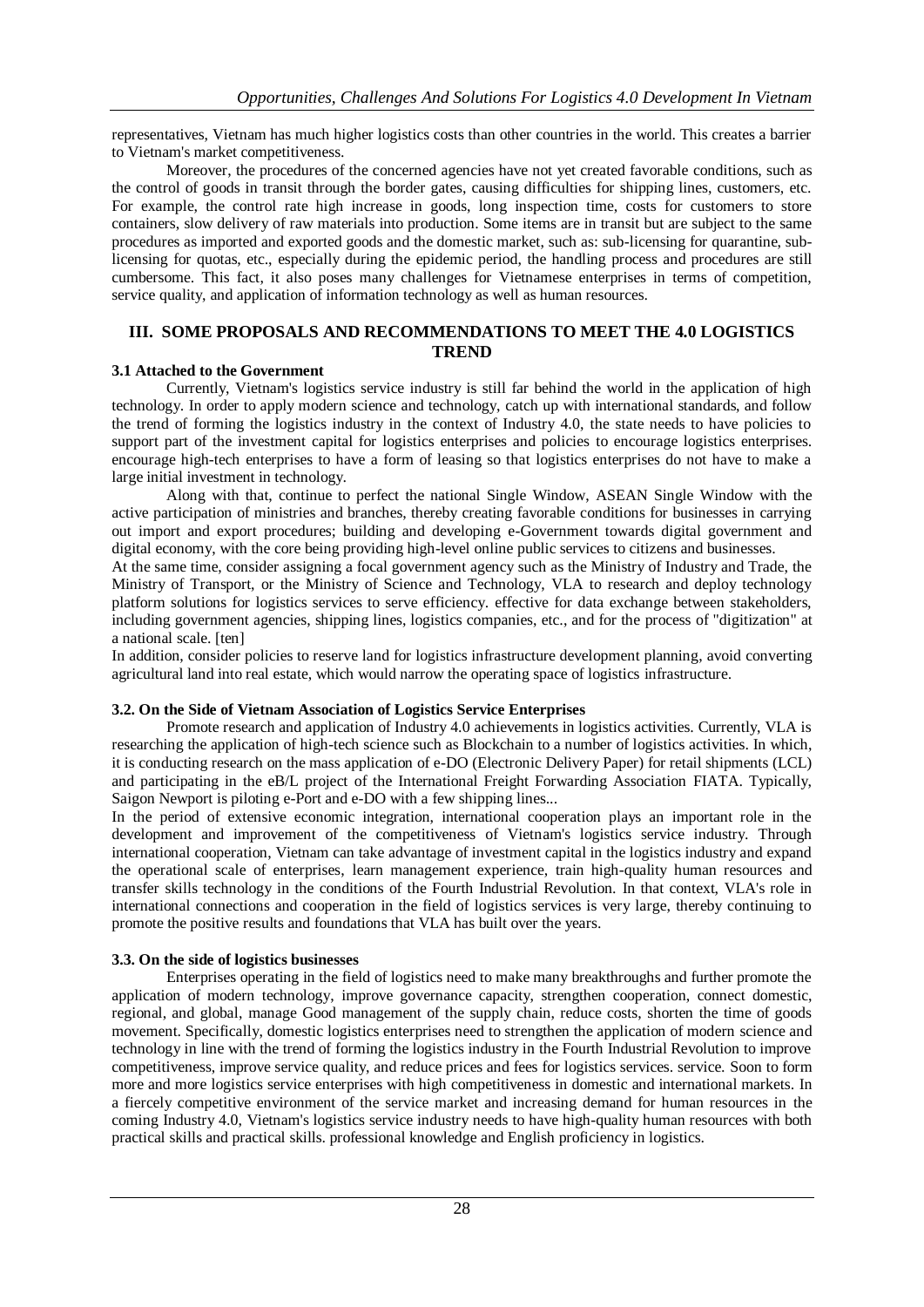According to a survey by VLA, only human resources for logistics service providers from now to 2030 will need new and methodical training of about 250,000 employees to not only meet domestic requirements but also work employment abroad, especially in the ASEAN Economic Community.

In short, in order for the training method to meet the requirements of Industry 4.0, in addition to enhancing onthe-job training and E-learning, it is necessary to focus on the training resources of universities and vocational secondary schools. School-based training combines with practical training, bringing high-tech scientific programs on logistics into training at universities...

# **3.4. On the side of logistics training institutions**

In the coming period, logistics human resource training institutions in Vietnam need to implement the following important solutions:

Logistics is a field with a very high degree of integration, so logistics human resources must be trained to not only meet the requirements of domestic enterprises but also work in the international environment, especially in the community. Asean Economy. Therefore, logistics human resource training institutions in Vietnam need to innovate training programs and content according to the standards of international training programs (such as FIATA training program, AFFTA-ASEAN program, etc.), Vocational training program Au4Skills Australia - Vietnam). In these programs, it is necessary to combine training in professional knowledge with professional skills; English language training for logistics with computer skills required by the 4.0 technology revolution. Develop appropriate training programs for each target group of learners, including learners who are officials in state management agencies, local departments, and agencies involved in policy making and direct management. in the field of logistics in the area; officers in charge of work at the office and officers working in the field; corporate management staff. At the same time, develop logistics training programs for different industries (leather, footwear, textiles, electronics...).

Increasing the number of well-trained lecturers in the right industry/specialization in logistics; creating conditions for lecturers to supplement knowledge and practice professional skills through accompanying practical work at enterprises; Encourage lecturers to obtain international certificates in the field of logistics. Thereby improving the capacity of lecturers; progressing to bring lecturers to the level of experts, able to analyze, evaluate, advise, and orient businesses. In addition, training institutions can attract practical trainers in the field of logistics; develop standards of knowledge and improve the qualifications of these lecturers. Training institutions need to step up investment in developing a system of physical and technical facilities to serve the needs of logistics human resource training, such as ensuring a complete system of textbooks and reference materials; conditions of learning, practice, equipment and machines, simulation software systems to support learning that follows business reality.

Training methods, lack of interaction, lack of practicality, increase the risk of falling behind and having to re-train, or even be dismissed right after graduation by diversifying training methods, resulting in a combination of centralized formal training with distance training, long-term training with short-term training, training at schools combined with practical training at enterprises. Bringing high-tech science and technology programs into logistics training at universities to match actual requirements. Universities in Vietnam need to learn from and experience logistics training from overseas universities in building innovation centers closely linked with businesses. Thanks to these centers, the universities themselves as well as the businesses benefit. On the school side, students will be able to study in an environment close to reality; on the business side, they will find high-quality human resources in the future.

Besides, in the context of the lack of training resources (especially the teaching staff at schools and the training instructors at enterprises) concentrated only in big cities, while the need for learning and training is common across the country, it is very important to invest in building an online logistics training platform (Eplatform) where learning and teaching materials are shared, a network connecting lecturers and learners, elearning, connecting training institutions and recruiting enterprises in accordance with the trend of the sharing economy. Strengthen cooperation between schools and schools; promote the connection between universities and vocational colleges with short-term training courses; encourage joint training and mutual recognition of credits. Closely cooperate with enterprises in the training process by inviting enterprises to contribute ideas to develop and modify training programs, participate in teaching practical practical modules in training programs; participate in research and evaluation of the university's research works; implementation of consulting packages on logistics activities for enterprises; call to support actual locations, internships for students.

In addition to focusing on improving vocational knowledge and skills at the current stage, training institutions also need to properly assess the impact of social, business, and technological trends on the demand for logistics human resources to build and develop training programs to meet future requirements. Strengthen career counseling to direct students to love the logistics profession and realize their passion for the logistics industry in the appropriate field. Promote communication, support, vocational education and training, build